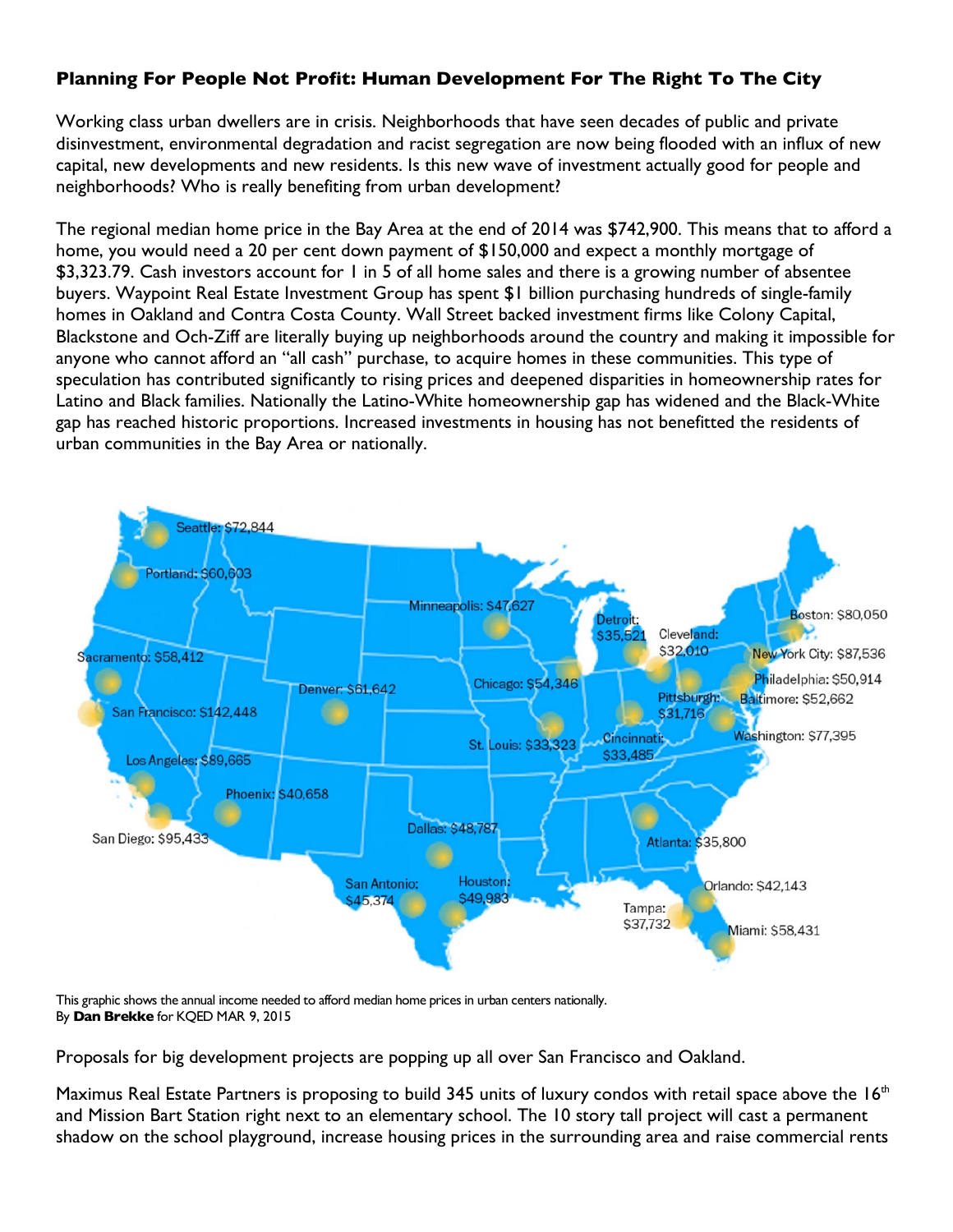for small, mom and pop businesses. Hundreds of teachers, students, parents, neighborhood business and owners have been organizing to demand that the project be 100 per cent affordable in a community hard hit by evictions, displacement of Latino residents and long time, small businesses.

It took community residents and organizations coming together to ensure that a proposal to develop a huge section of East Oakland include plans to stabilize current residents, provide affordable housing and provide jobs to those in the area. One resident described her view of the Coliseum City project as "feeling like it didn't include those who live [nearby], and that the development would be an 'alien space city' plopped down in East Oakland. We're here now so lets move you out!" While the project promises to create 20,000 jobs over a 25-year period, there is no guarantee that current workers would keep the jobs or that the new positions would be union. The project that covers an area between the Oakland Airport and the Coliseum Bart station includes multiple parcels of public land and there are many concerns about how that land will serve the many needs of current East Oakland residents.

Residents in the San Antonio neighborhood of Oakland are opposing a plan to sell a city-owned parcel to a developer who wants to build a 24-story project with 298 luxury units. The land is in a prime location on the edge of Lake Merritt and the city's proposal to sell it for far under market value, to a small group of hand picked bidders, has raised serious opposition. Projected rents for a one-bedroom unit in the building will be \$3,150 a month, making the units affordable to households with \$113,000 or more in annual income. According to US Census data, the median household income for the zip code that includes the neighborhood is \$38,363 a year. It is clear that if approved this project will not serve the affordable housing needs of the neighborhood and likely drive up the cost of living in this working class community with a large and diverse immigrant population.

There is a widely held view that historically disinvested and neglected neighborhoods should welcome all new developments. That *any* investment is better than none at all. For many residents of those neighborhoods, the opposite feels true.

Working class Blacks and Latinos are being displaced at incredible rates from their neighborhoods. The historically Latino Mission neighborhood went from being 50 percent Latino in 2000 to just 38.5 percent in 2013 and Oakland has lost almost a quarter of her Black residents in the last decade. In Oakland you have to make \$8,000 a month to afford the median monthly rent of \$2412, and in San Francisco you have to make \$10,400 a month to afford the median rent of \$3,100. Someone making minimum wage would have to work 163 hours a week in Oakland and 212 hours a week in San Francisco to be able to afford housing. This affordability crisis is compounded by the fact that real wages for Blacks and Latinos have decreased in the Bay Area over the last decade. The argument that producing new housing will solve the crisis feels like a limited solution. Regional housing production will meet only 10 percent of the very low-income need, 9 percent of the low-income need and 11 percent of the moderate-income need over the next 30 years. Racial and economic inequity is deepening in the Bay Area and the current approach to development is contributing to that, not helping it.

We hear too often from our elected representatives and public agency staff that we cannot make demands of private developers who are coming in with ideas and money, for fear that we will scare off investors. A large part of this problem is the over reliance on the private sector to drive urban development. The public sector sees its role as facilitating and supporting private development through public policy and spending. It is common practice for cities to ease existing land use and building regulations, as well as providing generous public subsidies to encourage private investment. Twitter successfully negotiated a payroll tax break from San Francisco in exchange for staying in the city and expanding operations. Forest City received almost \$61 million to develop the Uptown project in Oakland, a huge sum for a city with a modest budget. For both cities, this is a standard part of doing business and promoting development.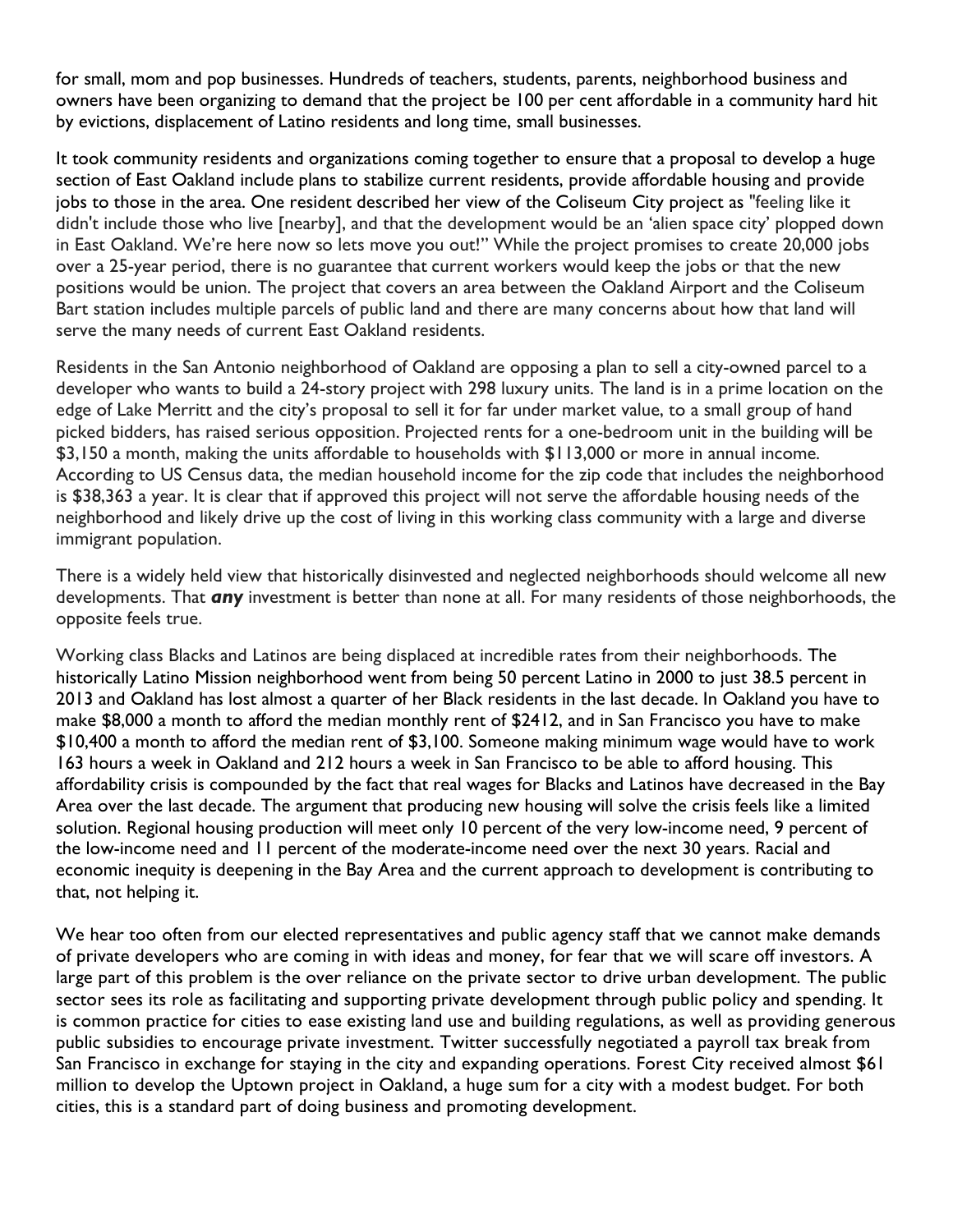This type of development results in a severe mismatch between the needs of residents and the profit motivated interest of those driving urban development. While our communities are crying out for basic infrastructure like grocery stores, family serving retail and low cost housing for a range of family sizes, what often gets prioritized are new businesses and services designed for new, higher-income residents, not the projects that benefit existing residents. This approach that focuses development on serving new, future residents requires and facilitates the displacement of current residents and business, as well as community serving social, cultural, faith and political institutions. Luxury condos, high-end bars, restaurants and retail are not making our communities, healthier or more sustainable. For those on the frontlines of the gentrification crisis, it feels like our public policy decisions and revenues have made landlords and private developers rich at the expense of working class communities of color.

Causa Justa :: Just Cause's Development Without Displacement: Resisting Gentrification in the Bay Area report defines gentrification as a profit-driven race and class reconfiguration of urban, working-class, communities of color that have suffered from a history of disinvestment and abandonment. The process is characterized by the replacement of working class people of color with higher-income residents willing to pay more for the housing. Gentrification is driven by private developers, landlords and corporations; and facilitated by public sector policies and revenues. Gentrification happens where commercial and residential land is cheap, relative to other areas in the city and region, and where the potential to turn a profit either through repurposing existing structures or building new ones is great.

Enough is enough. We will not be moved. Our neighborhoods and cities are not for sale. Gentrification stops here and we are fighting back. Community residents are creating a new vision for urban development, one not driven by speculation but centered on human need. We are calling for human development for the right to the city.

We want development to be driven by the leadership and vision of current residents. We want our public representatives and agencies to ensure that residents are fully informed and deeply engaged in projects that are coming to their neighborhoods. We want residents to have the ability to participate in actual decision making around the types of development and who the developers are, who are coming into their communities. We want development to be driven by those who will be most impacted by it.

We want 30 per cent of all land in working class communities set-aside for community controlled, community driven projects. We want our public agencies to stop the sale of all public land to private entities. We want to see existing land trust and land banks expanded. We want to see the creation of mechanisms that will support collective ownership and control of land for green space, housing, health, job creation, urban agriculture and other community serving needs. We want community control of land as a way to stabilize and strengthen our communities.

We want to see tenant rights and protections in all cities throughout the region and we want to see the preservation and improvement of the rental housing stock. We want all jurisdictions to pass and fully enforce Just Cause and Rent Control. We want to see public revenues and programs dedicated to improving the quality of older buildings and housing. We want stronger enforcement of building and health codes that do not result in the displacement of residents from their homes. We want to see housing made more affordable, healthy and sustainable for all residents.

Human development empowers a community to identify the types of housing, services and infrastructure that should be located in their neighborhood. It ensures that the interest and needs of longtime residents play a central role in defining the vision for neighborhood development and change. It supports resident leadership and protagonism by providing resources, tools and information to support their full engagement. A human development approach also centralizes decision-making power in the community and ensures that residents are not only able to offer their opinions, but that they have actual decision-making ability to say what